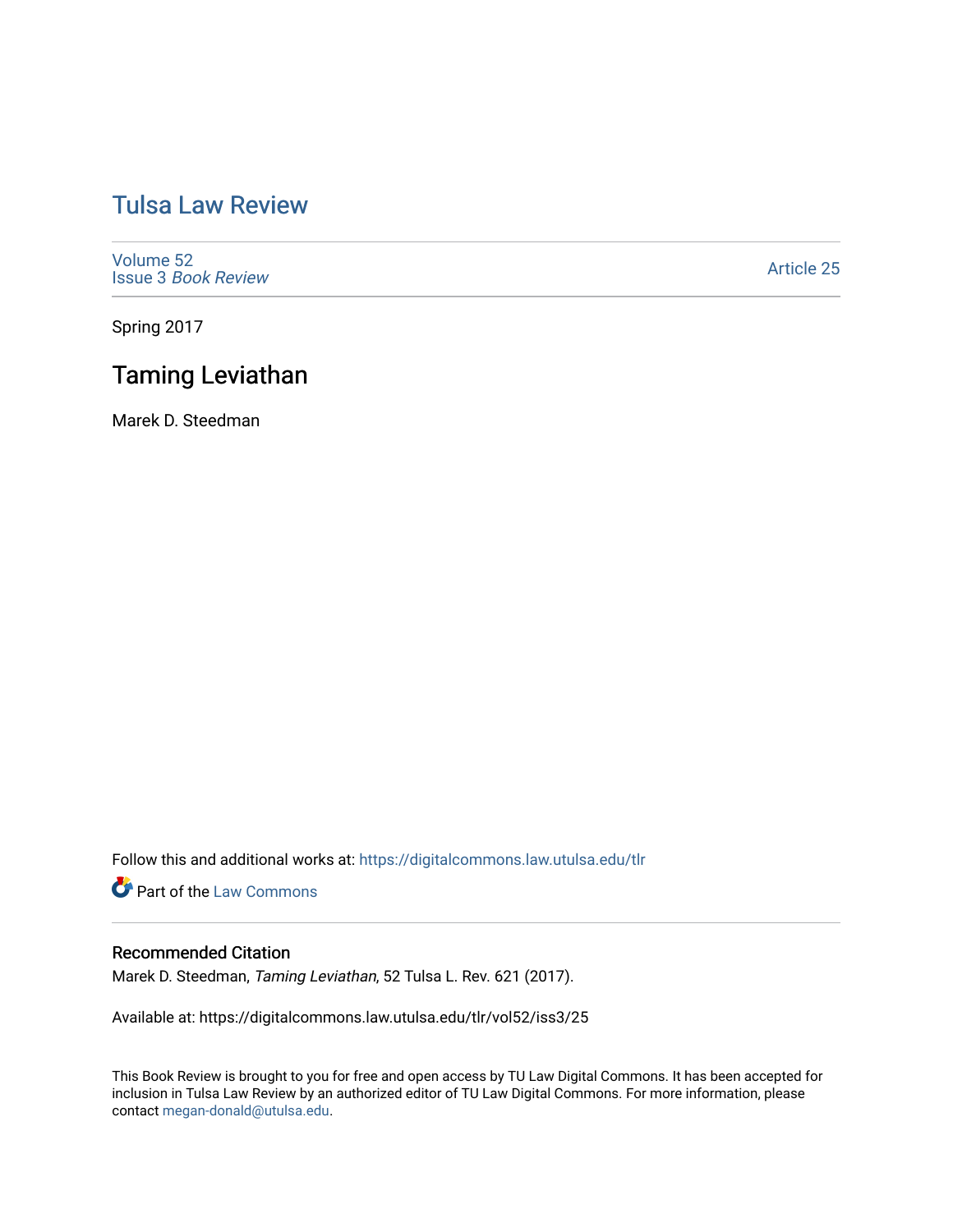## Marek D. Steedman<sup>\*</sup>

- ROBERT MICKEY, PATHS OUT OF DIXIE: THE DEMOCRATIZATION OF AUTHORITARIAN ENCLAVES IN AMERICA'S DEEP SOUTH, 1944-1972, (PRINCETON UNIVERSITY PRESS 2015). PP. 584. HARDCOVER \$80.00. PAPERBACK \$35.00.
- ANNE M. KORNHAUSER, DEBATING THE AMERICAN STATE: LIBERAL ANXIETIES AND THE NEW LEVIATHAN, 1930-1970, (UNIVERSITY OF PENNSYLVANIA PRESS 2015). PP. 336. HARDCOVER \$59.95.

How vulnerable are liberal democracies to authoritarian takeover? How thin is the line between an administrative state weakly constrained by legal and political institutions and norms, and an "electoral authoritarian" regime draped in the clothing of legal forms, popular ideology, and artfully stage-managed electoral theater? What might push a liberal democracy across that line, or, alternatively, compel authoritarian regimes, whether national or subnational, towards democratization? Both books under review prompt careful, empirically and theoretically nuanced engagement with these timely questions. The accounts on offer here detail multiple paths, rather than single "roads," to democratization, paths that are less surely plotted towards robustly democratic outcomes than we might like to think. In doing so, they highlight for scholars of American political development the virtues of well-constructed comparative case studies, and in general illuminate the distinctive character of the American federal state by encouraging new points of contrast and new frames of comparison.

Robert Mickey's *Paths Out of Dixie* is an ambitious and ultimately impressively convincing study of "the processes of democratization undergone by Deep South states" between 1944 and 1972, one that yields a vast array of new insights into Southern political development and challenges mechanistic modernization theories of such development. Somewhat surprisingly, as Mickey points out, Southern regime change, as such, "has never been examined." 1 An enormous literature exists on Southern economic development and political history, of course, and much attention has been given to explaining the emergence and rise of the Republican Party in the South.

 <sup>\*</sup> University of Southern Mississippi. The author would like to thank Sarah Cate and the editors of the *Tulsa Law Review* for comments on earlier drafts of this essay.

<sup>1.</sup> ROBERT MICKEY, PATHS OUT OF DIXIE: THE DEMOCRATIZATION OF AUTHORITARIAN ENCLAVES IN AMERICA'S DEEP SOUTH, 1944-1972 6 (2015).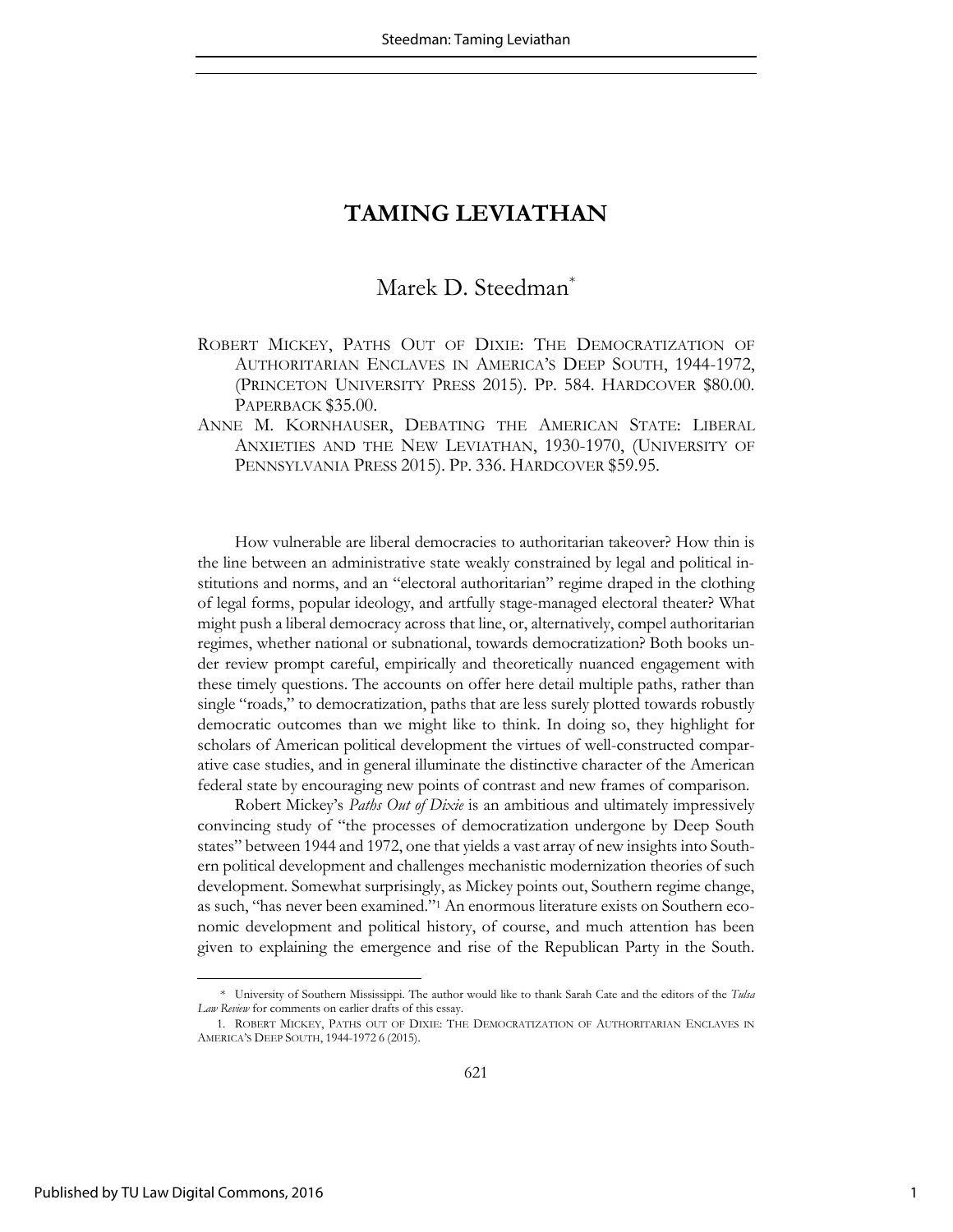Mickey casts the whole process of twentieth-century Southern political development in sharper relief, however, by posing it as a transition from a set of authoritarian enclaves nestled within a larger federal democracy, to procedurally democratic regimes analogous both to the American national government as a whole and individual states in other regions of the country. The frame allows Mickey to suggest a range of comparative projects that might yield greater insight into the processes of Southern political development than the, by now rather shopworn, standard comparisons to Prussia and South Africa, and provides the basis for a robust challenge to the characterization of the South as composed of "herrenvolk democracies." Perhaps the Jim Crow South might be more usefully compared to "electoral authoritarian" regimes in PRI-dominated Mexico, or modern Iran. Or, perhaps democratization in the South is most productively compared to that of other subnational "enclaves" in Brazil or Argentina, where subnational democratization lags processes at the national level.

More central to Mickey's own project is a narrower set of comparisons among states in the Deep South themselves. Here Mickey identifies "distinct modes of democratization" associated with his three central cases, South Carolina, Mississippi, and Georgia.<sup>2</sup> Briefly stated, the argument is that these distinct modes are best explained as the result of actions undertaken by differently situated and institutionally constrained elite political agents in each state. Mickey distinguishes three key dimensions of democratization in the South: the degree to which state regimes complied with administrative and judicial mandates to democratize; the extent to which previously excluded voters—principally, but not exclusively, black and poor white Southerners—were incorporated into state politics; and the ease and speed with which state level Democratic Parties were reconciled to and reincorporated within the national party. Distinct modes constitute different mixes of outcomes along each of these dimensions. Early, if superficial, acquiescence to federal democratization pressures by South Carolina helped that state manage the incorporation of black voters into the electorate and state party with relatively little disruption, producing an early reconciliation with the national party and what Mickey terms "harnessed" democratization. Massive, and frequently violent, resistance in Mississippi, by contrast, delayed all of these processes and made black incorporation and national reconciliation much more difficult to achieve, a result Mickey terms "protracted" democratization. Georgia emerges as a middle case, with a northern region, centered on ever-busy Atlanta, pursuing a 'South Carolina way,' and southern Georgia stubbornly following Mississippi.

Mickey focuses on elite agency, coupled with the institutional and factional constraints within which various political elites operated, to explain this variation in outcome. In pursuing this explanation, Mickey sets aside more standard modernization theories, focused on rates of urbanization and educational attainment, for example, or theories premised on the "labor-repressive" regime distinctive to the region most associated with agriculture, but often also present in the various resource-extraction and processing industries associated with industrialization in the South. Mickey also downplays black political and social mobilization as a factor in explaining

2. *Id*. at 5.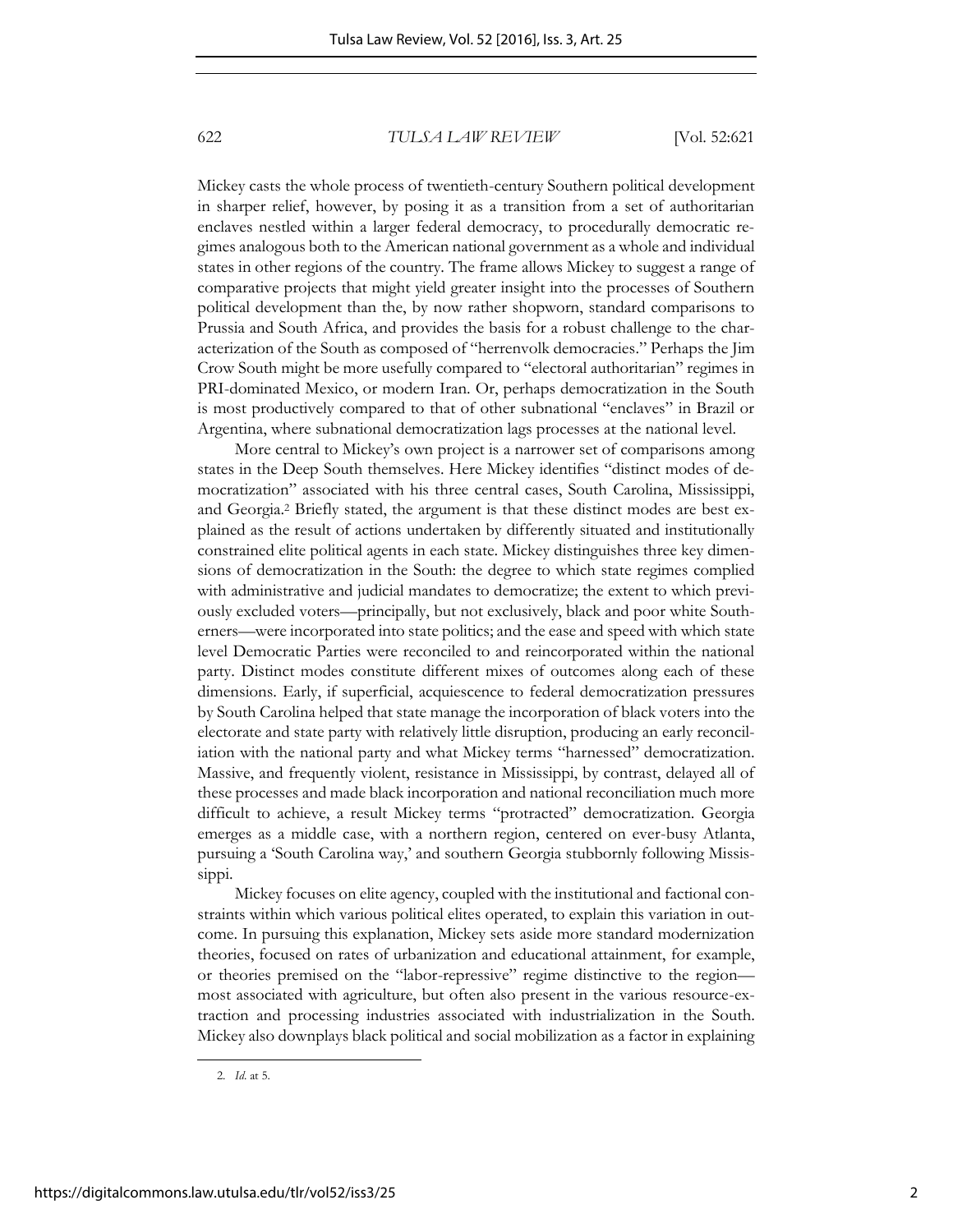variation in democratization across his cases. The point is not that any of these factors can be dismissed in a comprehensive account of Southern political development in the twentieth century. Rather, Mickey suggests, variation in these factors, while perhaps accounting for differences between the Outer South and Deep South, cannot, even where carefully specified, account for—or lead us to expect—the range of political outcomes within the Deep South itself.

The book as a whole weaves together a series of richly detailed and closely argued narratives to fill out and support the picture I have schematized here. It is impossible, even in an extended review, to do justice to the case studies on offer. I will instead highlight two issues I think shed light on the broader domain of democratization and authoritarianism engaged by these books: his attention to public higher education desegregation as a fulcrum of regime change, and his critique of the concept "herrenvolk democracy" as generally applied to the South. Each relates to Mickey's conception of democracy, one that frames his insistence on defining pretransition Southern states as authoritarian and his specification of what constitutes democratization itself.

For the purpose of this study, Mickey adopts a "proceduralist" account of democracy drawn from the literature on comparative politics: "democracies must feature free and fair elections, the safeguarding of rights necessary to sustain such elections . . . and a state apparatus sufficiently responsive to election winners and autonomous from social and economic forces that these elections are meaningful." 3 From this definition, it is perhaps surprising to find that in each case the state's handling of its initial crisis over public higher education desegregation acts as a kind of switch point, diverting the state onto a specific path out of Dixie. However, as Mickey explains, "Jim Crow's cornerstone was public education." 4 Education was a core competence of state and local government across the United States, representing a significant portion of their budgets and administrative capacity. In the South specifically, furthermore, segregated education was deeply entangled both in the reproduction of white supremacy in economic and social terms, and in policing the racial anxieties animating Jim Crow as a whole. An attack on segregated public education, therefore, "challenged rulers—and especially governors—directly in their capacity as policymakers, not merely as party leaders." <sup>5</sup> The Supreme Court's decision in *Brown*, when it came, comprised "both a political and a cultural threat to white supremacy and a complete disruption of financial and administrative arrangements" in the Southern states.<sup>6</sup>

Rather than merely symbolic, then, battles over segregated universities lay at the heart of regime transition. In part, this was a result of consolidation over higher education policy by Southern states: conflicts over desegregation would inevitably and publicly embroil state legislatures and governors. But Mickey also understands the

<sup>3.</sup> *Id*. at 13.

<sup>4.</sup> *Id*. at 176.

<sup>5.</sup> *Id* at 177.

<sup>6.</sup> MICKEY, *supra* note 1, at 176-77.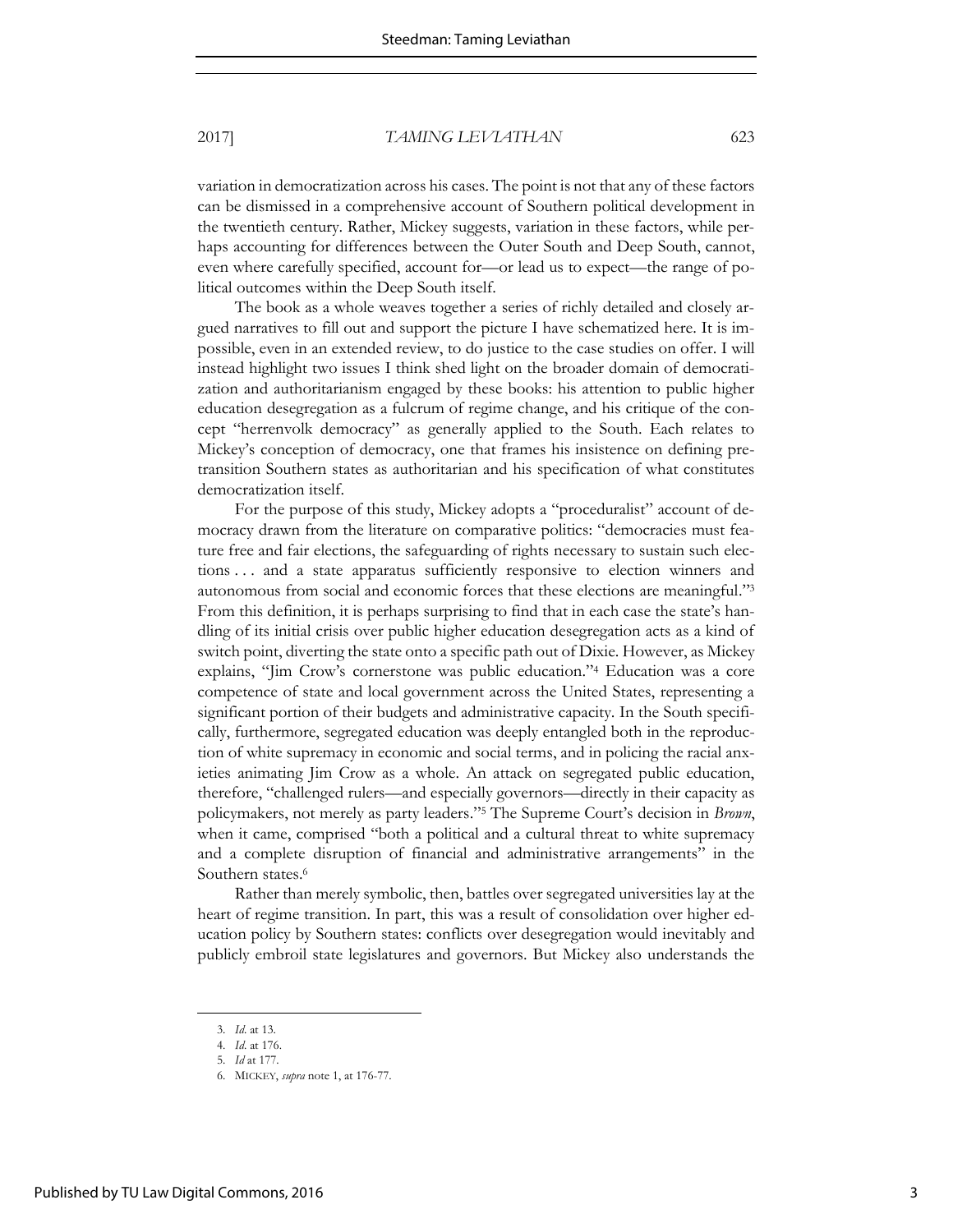public education system as part of the state apparatus that does, or does not, safeguard those rights necessary to the functioning of "free and fair elections": freedoms of association, expression, and speech. Segregation of universities, as well as pressure on political expression by university professors and students, functioned as part of a larger effort to constrain civil society, providing one of many "internal supports" of regime control.<sup>7</sup> The picture of democracy on offer, then, is proceduralist, but not narrowly constrained to electoral institutions themselves. Desegregation battles over universities could shake "southern enclaves to their core" because electoral authoritarian regimes, like liberal democracies, require broad systems of internal and external support, systems that intersect with almost every area of public life.<sup>8</sup>

Even if central, why would these moments of conflict over higher education shape later political dynamics? Here my "switch point" metaphor is a little too automatic for what Mickey intends to convey, suggesting something fixed and necessary rather than contingent. The general dynamics can be illustrated through Mickey's portrait of Mississippi. That state is almost uniquely identified in the public mind with maximalist racist intransigence and violence, but Mickey emphasizes Mississippi's relatively "moderate" leadership in the immediate post-*Brown* era, as well as the relatively good pre-transition relations obtaining between the state party and its national counterpart.<sup>9</sup> The violently protracted transition from authoritarianism in Mississippi was not, Mickey argues, a foregone conclusion. Indeed political leaders and business moderates in the state, like those elsewhere in the South, sought to accommodate to, rather than openly resist, the new federal push towards democracy. The turning point, as Mickey relates the story, was the "Battle of Oxford," a set piece that both revealed the state's deficit in coercive capacity and accelerated white and black insurgencies.

Here we get a clearer picture of the kinds of institutional constraints that matter for Mickey's story. Key to the violent "debacle" that engulfed the University of Mississippi campus in the wake of James Meredith's attempt to desegregate the university in 1962 was the severe lack of centralized coercive capacity available to Governor Barnett—leaving aside his own quixotic approach to the crisis. When push came to shove, the state of Mississippi lacked the capacity to control the crowds of white supremacists streaming in from across and beyond the boundaries of the state, failed to prevent a full-scale riot on the college campus and, consequently, suffered the "humiliation" of seeing order restored by federal and federalized National Guard troops. This lack of capacity, in turn, stemmed from two features of Mississippi state governance that distinguished it from its sister Deep South enclaves: its relatively high degree of factionalism, and its decentralized political structure. The former meant "moderates" could not maintain assured control over state responses to desegregation challenges, and indeed lost control of administration policy with the rise of Ross Barnett. The latter—decentralization—compounded the problem, providing constitutional and political roadblocks to the creation of a state police force under the di-

<sup>7.</sup> *Id*. at 56-57

<sup>8.</sup> *Id*. at 177

<sup>9.</sup> *Id*. at 199-204.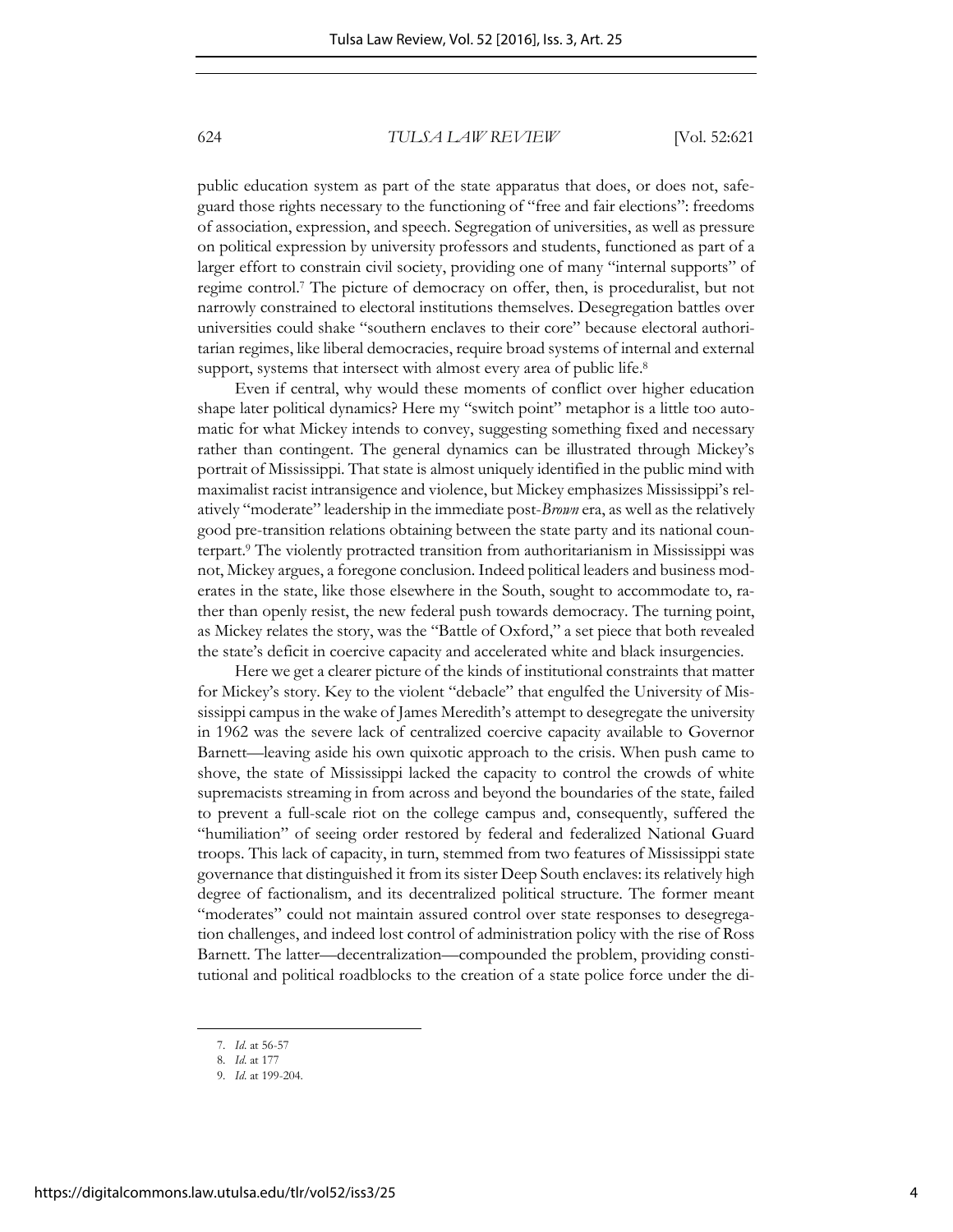rection of the governor's office. When the crisis came, Barnett's positioning simultaneously heightened conflict with the federal government, raised the stakes of any subsequent climb down, and prevented maintenance of order on the campus itself. Militant white supremacists reacted in fury at the sight of federally imposed desegregation; white supremacist mobilization, in turn, spurred organization by black insurgents in and out of Mississippi itself.

The aftermath of the "Battle of Oxford," in other words, hardened lines in all directions, while underlining the state's inability to maintain order and prevent violence. The state lacked the capacity to co-opt white supremacists or prevent repeated federal interventions, and heightened racial tensions made attempts at compromise or accommodation almost impossible. Reputations forged in the heat of this initial battle, meanwhile, shaped subsequent interactions among the principle actors, fracturing the state Democratic Party and making both black incorporation into the state party and ultimate reconciliation with the national party divisive and long, drawn-out affairs. Here the final, and somewhat underplayed, piece of Mickey's analytical puzzle falls into place: the manner in which each state resolved, or failed to resolve, this initial challenge to higher education segregation matters for subsequent developments. Not because these moments represent some initial conditions from which all else flows, but because they produce reputational effects—for states and parties, as well as individual actors—that resonate through each subsequent development. Reputations, Mickey suggests, both constrain and shape one's room for political maneuver. Thus, the official state Democratic Party in Mississippi's reputation as a staunch defender of white supremacy and conservatism denied political space to Republican Party activists seeking a foothold in the state, while South Carolina's early and less contentious incorporation of black voters and activists constrained Democrats' ability to "craft racially conservative electoral appeals." <sup>10</sup> Taken as a whole, then, Mickey provides an account of regime change in these states that explains variation in the direction of travel towards democracy, while preserving the contingency of each step taken along the way. Put differently, legacies work in the present as a result of causal forces operating in the present—reputational effects—rather than by the operation of lagged causal forces from some point in the past.

Much depends, of course, on whether one is willing to grant Mickey's starting place: that Southern states in the Jim Crow period are best understood as authoritarian enclaves and not, as the familiar phrase has it, "herrenvolk democracies." This understanding of racially structured polities, first applied to apartheid South Africa and quickly transferred to the U.S. South, principally by George Fredrickson, has become almost cliché, and Mickey is right to challenge its coherence.11 Herrenvolk democracies, the story goes, make "whiteness" a ticket to full citizenship, providing robust participation rights and equal status within the regime to whites, while providing a subordinate status to non-whites. Lower class whites trade economic status for

<sup>10.</sup> MICKEY, *supra* note 1, at 341.

<sup>11.</sup> GEORGE FREDRICKSON, WHITE SUPREMACY: A COMPARATIVE STUDY IN AMERICAN AND SOUTH AFRICAN HISTORY, xi (1981).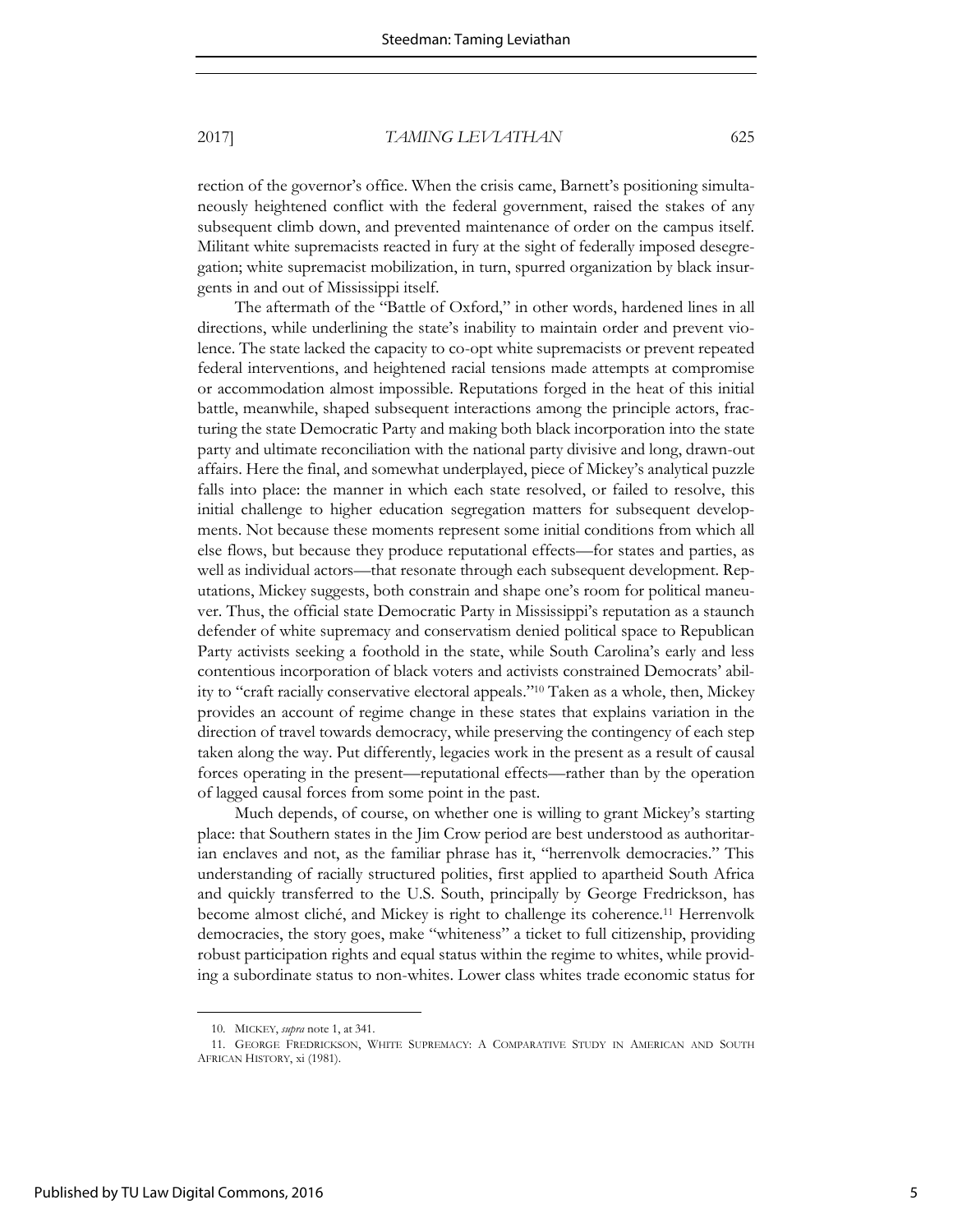the "psychological wage"12 of identification and solidarity with the master race. In fact even its early proponents expressed some reservations about using the term 'democracy' here: Kenneth Vickery described it as a "myth" when applied to the South; 13 Pierre Van den Berghe saw South Africa as a "quasi democracy" with a "democratic façade," particularly after the rise of the National Party in 1948.<sup>14</sup> Mickey's account of democracy is intended to cut through this clutter: a regime counts as democratic when it provides the conditions for free and fair elections to all citizens, and not otherwise. The approach offers more than mere clarity. It highlights the 'coup' that was often required for Democratic Party activists to secure disenfranchisement provisions in the various Southern states at the turn of the twentieth century—and its partisan aim of breaking an emerging Populist-Republican alliance; the highly restricted Jim Crow electorate from which many poorer whites were effectively excluded; and the relative lack of violent popular resistance to regime change when it finally came.15 Mickey is persuasive in showing just how little of the preconditions for democracy obtained in the Jim Crow states, even for professional whites, let alone lower class ones. He also effectively challenges the evidence for "inter-class solidarity" between elite and lower class that attachment to white supremacy is presumed to have forged.<sup>16</sup>

Nonetheless, I am hesitant to abandon the phrase 'herrenvolk' altogether. Perhaps it would be better to refer to 'herrenvolk regimes' than imply a democratic reality that is rarely, if ever, obtained. It is also worth thinking through the implications of the fact that white supremacist regimes could not *simply* rely on majoritarian support from whites, even in the Deep South, even at the height of Jim Crow. But these authoritarian regimes were distinctively designed to create and maintain racial hierarchy and reproduce racial subordination. Their founders had partisan motives, sought to establish public order, created an authoritarian regime behind the trappings of electoral politics, aimed to maintain the economic hegemony of planter and industrialist labor lords alike, and so on. But they also intentionally sought—and achieved a white supremacist social, economic, and political order, and it is not intuitively obvious why this latter aim should be taken as a subordinate, or instrumental, to the former ones. Social statuses are entangled with economic and political ones in ways that make it hard to sort out which takes priority for a given elite, but they are never wholly reducible to ideology. Challenges to social statuses, arguably, are at least as likely to provoke reactionary responses as challenges to political ones. The virtue in Mickey's approach, however, is to force us to think more carefully about the work racial ideology performed in relation to Jim Crow. Rather than inter-class solidarity, for example, perhaps white supremacist ideology did more to forge inter-fraction

<sup>12.</sup> *See generally* W.E. BURGHARDT DUBOIS, BLACK RECONSTRUCTION: AN ESSAY TOWARD A HISTORY OF THE PART WHICH BLACK FOLK PLAYED IN THE ATTEMPT TO RECONSTRUCT DEMOCRACY IN AMERICA, 1860-1880 (1935) ("Phrase 'psychological wage' is not actually in the book, but arose from it").

<sup>13.</sup> Kenneth P. Vickery, *'Herrenvolk' Democracy and Egalitarianism in South Africa and the U.S. South*, 16 Yale L.J. 309, 310 (1974).

<sup>14.</sup> PIERRE L. VAN DEN BERGHE, THE ETHNIC PHENOMENON 82 (1981).

<sup>15.</sup> MICKEY, *supra* note 1, at 347.

<sup>16.</sup> FREDERICKSON, *supra* note 11, at 154-55.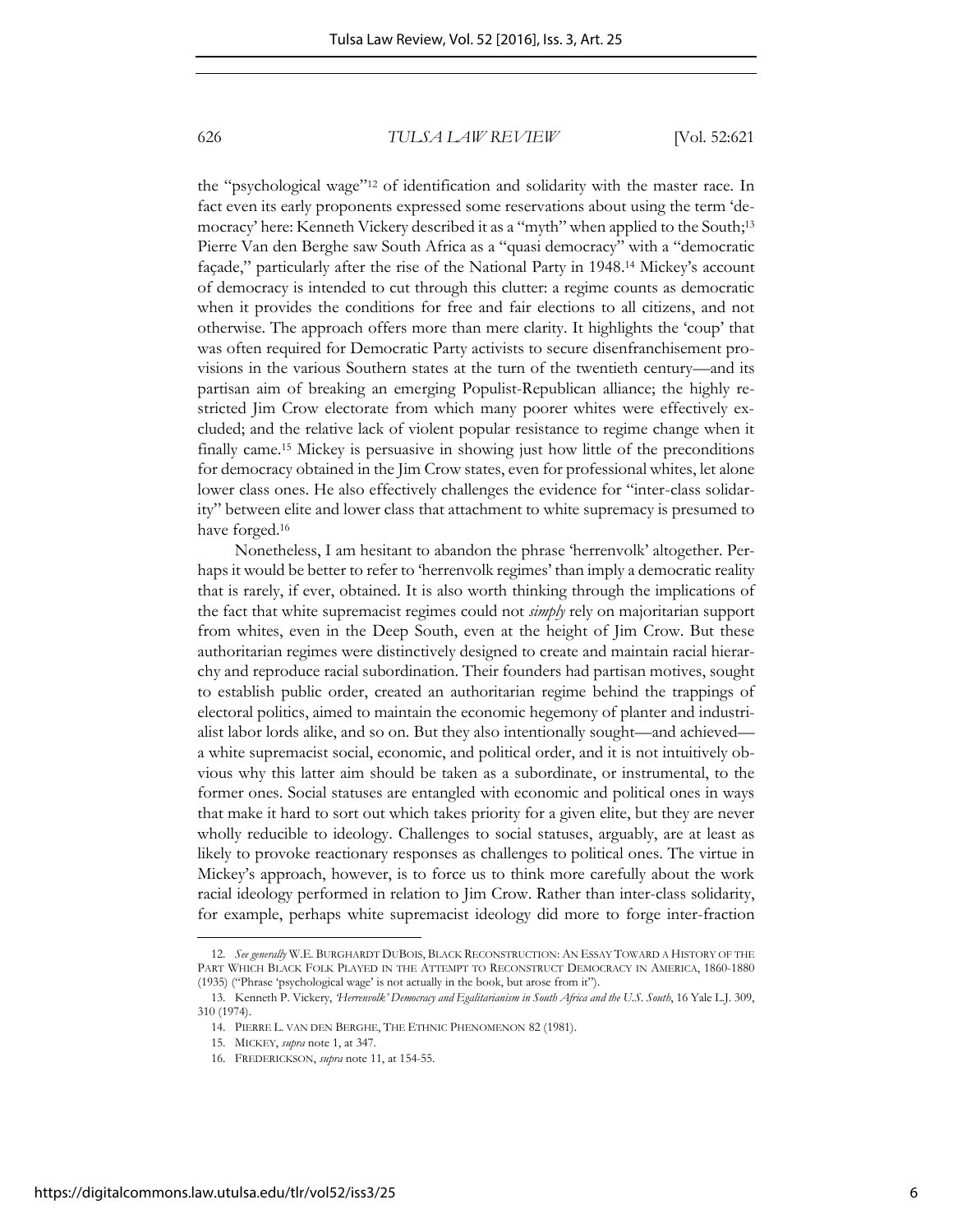solidarity between planters and industrialists, underpinning the "capitalist and reactionary" route to modernization taken by the Southern states as a whole.<sup>17</sup>

However that may be, these considerations do not really challenge Mickey's basic logic and claims: whatever role we assign to the racial character of these authoritarian enclaves this surely did not vary in significant ways across these states, and cannot provide an alternative explanation for the variation whose explanation lies at the heart of this carefully constructed study.

If one of the 'procedural' conditions for democracy is "a state apparatus sufficiently responsive to election winners and autonomous from social and economic forces [such] that . . . elections are meaningful," how can these conditions themselves be maintained when faced with the rise of the administrative state?18 This question lies at the heart of historian Anne M. Kornhauser's carefully delineated study, *Debating the American State*, which aims to reveal an unheralded alternative to New Deal enthusiasts and their Cold War critics.<sup>19</sup> The point is not to ask how 'procedural' democracies can be made more 'substantively' so: I am not certain there is a meaningful distinction here, despite its ubiquity. Rather, it is the procedural conditions themselves, and the threat posed to them by the basic operations of administrative government, that attracts Kornhauser's attention, and the attention of the loosely affiliated group of intellectuals she dubs "critical liberals." These intellectuals, Kornhauser shows, registered a consistent set of concerns in response to the administrative state as it emerged in the 1930s: that it replaced democratic deliberation with rule by technocratic experts, the rule of law with ad-hoc administrative rule making, and legislative authority with executive power. Her "critical liberals" are a variegated bunch. What they share, however, is not only "unease" and anxiety about the increasing role of the administrative state, but also a general identification with the goals for which that state was being assembled.<sup>20</sup> The result, Kornhauser suggests, is a "sympathetic critique of statist liberalism," one concerned more with restraining the emerging leviathan than destroying it.<sup>21</sup>

Kornhauser is aware that beginning her narrative in the 1930s is, in a certain sense, unfashionable. APD scholars have expanded their search for the sources of American state capacity back into the late nineteenth century, and down from the national level to that of states and localities. Nevertheless, the administrative state in the United States does undergo a kind of phase shift in the 1930s, in both scale and scope, one that justifies Kornhauser's—and her critical liberals'—attention. Resituating critical responses to the administrative state to the 1930s and 1940s, meanwhile, shifts our focus away from the Soviet Union, which preoccupied less sympathetic critics of the New Deal state in later decades. Many of Kornhauser's critics had direct experience of the early phases of Nazi totalitarianism, as well as of the occupation

<sup>17.</sup> BARRINGTON MOORE JR., SOCIAL ORIGINS OF DICTATORSHIP AND DEMOCRACY: LORD AND PEASANT IN THE MAKING OF THE MODERN WORLD xxi (1967).

<sup>18.</sup> MICKEY, *supra* note 1, at 13.

<sup>19.</sup> ANNE M. KORNHAUSER, DEBATING THE AMERICAN STATE: LIBERAL ANXIETIES AND THE NEW LEVIATHAN, 1930-1970 (2015).

<sup>20.</sup> *Id.* at 7*.* 

<sup>21.</sup> *Id.* at 49.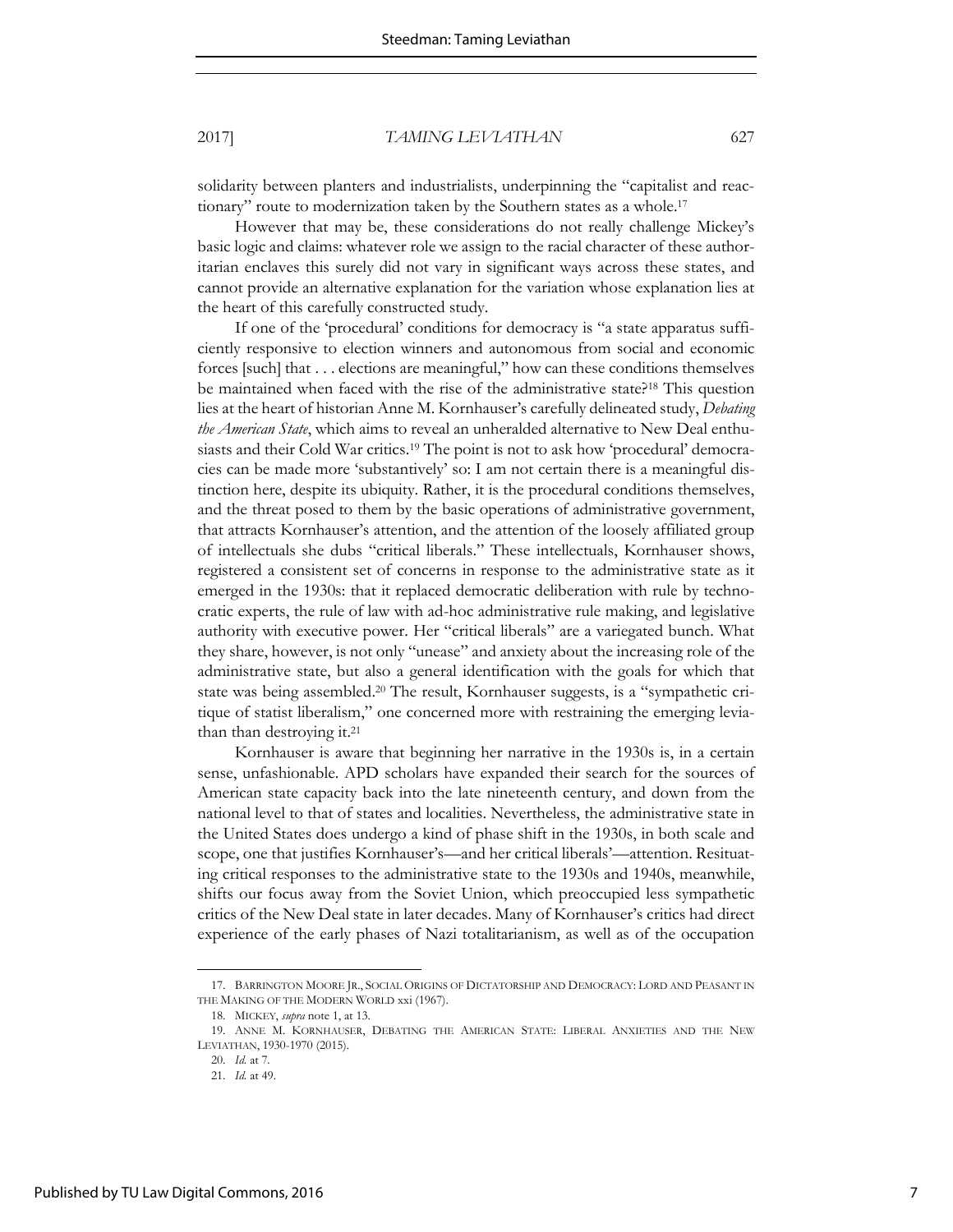and Nuremberg trials that followed German surrender. These experiences, in turn, would shape their understanding of both the perils and possibility inherent in bureaucratic government.

The opening chapters expand on the institutional developments that posed the greatest concern to critical liberals. The New Deal state introduced "three distinct but overlapping tensions" into the architecture of the American polity. 22 The emergency conditions prompting the growth of administrative capacity—and threatening the very survival of liberal democracy itself—compelled the creation of efficient, hierarchically organized, bureaucracies, staffed and run by technocratic experts capable of both making and implementing decisions in response to contingent, and often unprecedented, crises. Technocratic ad hoc rules, issued without oversight, by unelected bureaucrats; each of these characteristics of administrative rule flew in the face of standard accounts of democratic self-governance. In particular, critical liberals worried, they short-circuited individual autonomy, skirted the rule of law, and sidestepped any majoritarian moment of consent.

Of course champions of the administrative state offered a partial defense of these developments, and while Kornhauser often chides this "administrative ideology" for incoherence and inadequacy, she does find, "[a]t times," it roughly "cohered into a technocratic vision of a pragmatic, efficient state." <sup>23</sup> This vision turned on three core contentions: that administration was a science, better left in the hands of experts than the untutored masses; that legal and political constraints on the administration merely prevented these experts from efficiently providing for the public good; and that the administration itself was best modeled on industrial and military organization, with the President positioned as "the administrator-in-chief." <sup>24</sup> The problem with the vision, despite strong ideological support from the emerging field of public administration, was that it at times conflicted with equally central tenets of the American political system: the rule of law, constitutional checks on and balances to institutional power, and the sovereignty of the people. At its worst, administrative ideology appeared a mere counsel for "'coordination for coordination's sake,'" substituting instrumental rationality for the democratic and ethical norms with which the critical liberals sought to restrain the state.<sup>25</sup>

Each of the chapters that follow take up, and deepen, some aspect of the democratic tensions generated by the administrative state, as well as attempts by critical liberals to resolve them. As Kornhauser develops her account, she engagingly recovers some now slightly marginal figures, repositions others in illuminating ways, and provides enough connecting tissue to persuade that there is at least a family of overlapping democratic concepts and aspirations here, if not exactly a school of thought.

Problems of administrative accountability take center stage first. More precisely, the problem of "administrative absolutism" generated concerns among some liberals

<sup>22.</sup> *Id.* at 4.

<sup>23.</sup> *Id.* at 30.

<sup>24.</sup> KORNHAUSER*, supra* note 19, at 45.

<sup>25.</sup> *Id*. at 25.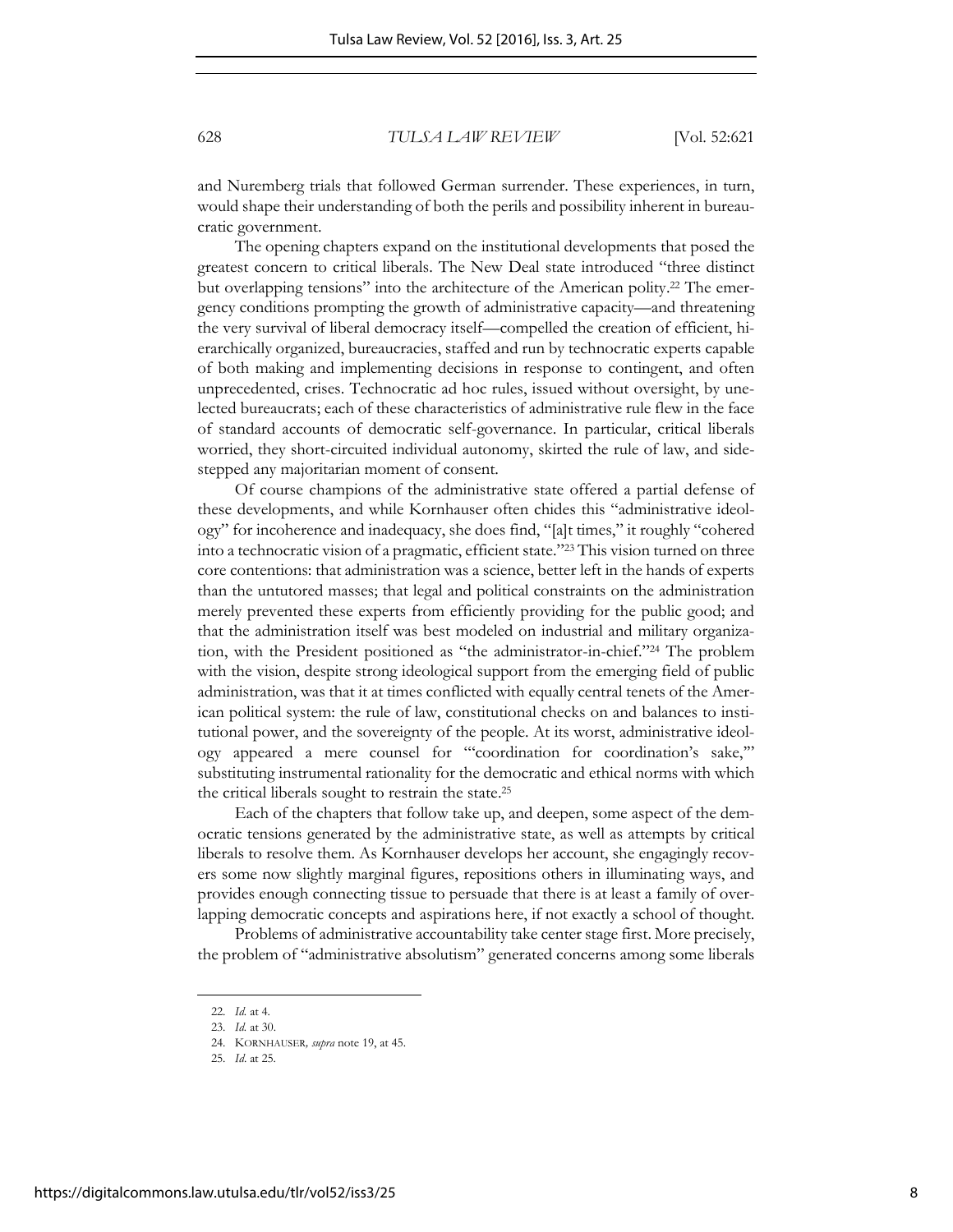that the operations of bureaucratic government had been worked free of any legal or political oversight, and were too prone to what we would now call 'bureaucratic capture' by powerful interests to be either broadly representative, or grounded in the consent, of the people as a whole.26 The broad set of issues raised by law professors like Louis Jaffe and Roscoe Pound, or political scientists like E. Pendleton Herring, will be familiar. The solutions varied widely. Some sought to increase participation in the mechanisms of bureaucratic agencies by underrepresented, or less powerful, groups; others sought only to compel technocratic experts to attend to the views and needs of these groups when constructing policy. Some hoped that local boards and advisory bodies might be broadly representative of the people affected by agency regulations; others aimed only to bring the actions of bureaucrats under more sustained judicial, or legislative, review—Kornhauser reads the 1946 Administrative Procedure Act as an essentially well intentioned attempt at the latter. Critical liberals proved more adept at revealing the gulf between bureaucracy and democracy than creating the "representative bureaucracy" they presented as an alternative, however.<sup>27</sup> In part, this stemmed from a lack of consensus on the role ordinary citizens might play in formulating regulatory policy. In part, it simply reflected the difficulties inherent in reconciling popular participation with hierarchical control.

These tensions were only exacerbated by the start of World War II, a development that both heightened the need for emergency action on the part of the state and reduced the intellectual space for considered criticism of American democracy. A small group of German refugees—among them Hannah Arendt, Karl Loewenstein, and Franz L. Neumann—nonetheless continued to raise questions about the relation between administrative fiat and the requirements of democratic governance. For this group of thinkers—Kornhauser adopts the label "liberal legalists" here—the question was posed in terms of the internal relation between democracy and the rule of law.<sup>28</sup> Not persuaded by legal positivism—for which law was a mere effect of sovereignty—nor tempted by natural or common law traditions—by which their more conservative counterparts sought to separate legal substance from form—liberal legalists hoped to reveal an ethical dimension embedded in the formal requirements of law itself. "That ethical dimension," as Kornhauser puts the point, "centered on the generality, rationality, and fairness of formal law, which, in the view of most of the [liberal] legalists, guaranteed a measure of individual freedom—personal and political—and equality." <sup>29</sup> Guarantee the conditions of the rule of law, these legalists thought, and you provided the institutional basis for the constraint of political power and the defense of individual autonomy.

Two concrete situations put pressure on this conception. First, the Nazi regime in Germany had arisen within the legal framework of the Weimar republic, a republic supposedly constrained by the liberal constitutional principles liberal legalists hoped to defend. Indeed, the legal framework of the republic was never wholly dismantled

<sup>26.</sup> *Id*. at 56.

<sup>27</sup>*. Id*. at 84.

<sup>28.</sup> *Id.* at 113

<sup>29.</sup> KORNHAUSER*, supra* note 19, at 97.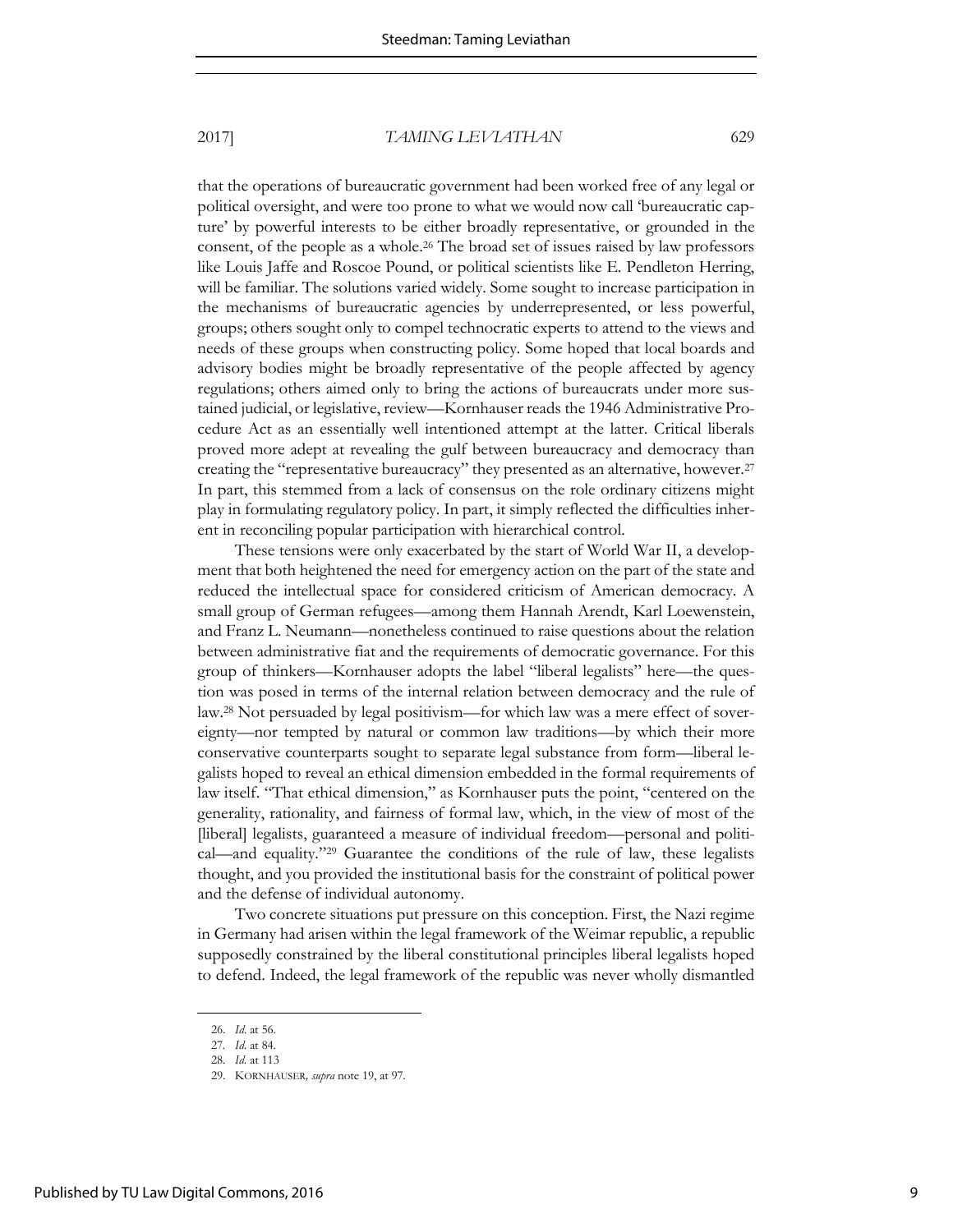by the Nazis and continued to cloak even this totalitarian regime in the outward trappings of law. If formal law failed to prevent, and perhaps even operated alongside, the Nazi regime, what remained of the supposed internal relation between the rule of law and democratic self-governance? Liberal legalists like Loewenstein and Neumann answered by insisting that the Nazis' rise to power had been enabled by the Weimar constitution's too "capacious emergency clause"—the infamous Article 48—rather than features of constitutional law, itself.30 Further, they argued, Nazi Germany had not been a legal regime, or, as some argued, a ''dual" regime with national authoritarianism underpinned by subnational legal institutions and norms—the debate has more than a passing resemblance to Mickey's concerns about the cogency of the phrase "herrenvolk democracy."31 Nonetheless, Nazism had emerged from a liberal democracy, and liberal legalists needed an account of why. In a particularly compelling contrast with Friedrich von Hayek—with whom liberal legalists shared some ground—Kornhauser explains that, for these liberals, the structure of monopoly capitalism itself, and the administrative state required to regulate and manage it, created the conditions for the arbitrary and unconstrained use of power that threatened authoritarianism. The argument was sobering, entailing as it did that the United States might be as vulnerable to authoritarian collapse as Weimar Germany itself.

The second challenge to the liberal legalist rule of law ideal, the American occupation of Germany and conduct of the Nuremberg trials, only served to underline the implications of these arguments. Two problems impressed themselves with particular insistence. How could a constitutional democracy be founded by military force? And by what application of law could Nazi war criminals be tried, when most of their actions had been taken under command or could not be recognized as crimes under the terms of international or national law obtaining at the time they were committed? Kornhauser is clear that the liberal legalists failed to come up with particularly convincing answers here. Indeed, she expresses concern that the arguments they did develop—including Carl Friedrich's defense of constitutional dictatorship—could later be applied by Cold Warriors to the rapidly developing national security state being built to oppose communism at home and abroad. For Kornhauser, the importance of these thinkers lies in their attempts to grapple, however unsuccessfully, with the need to ensure individual rights, legal procedures, and fair representation even under emergency conditions.

It would be fair to say that none of the thinkers canvassed so far fully realized their attempt to "theorize a third way" between untrammeled market capitalism, on the one hand, and an unconstrained leviathan, on the other.32 That task would fall to John Rawls, who Kornhauser helpfully relates to this tradition of "sympathetic" critics of the administrative state.33 Kornhauser covers more ground here than I can

<sup>30.</sup> *Id*. at 101.

<sup>31.</sup> *Id.* at 119.

<sup>32.</sup> *Id.* at 114.

<sup>33.</sup> KORNHAUSER, *supra* note 19, at 75.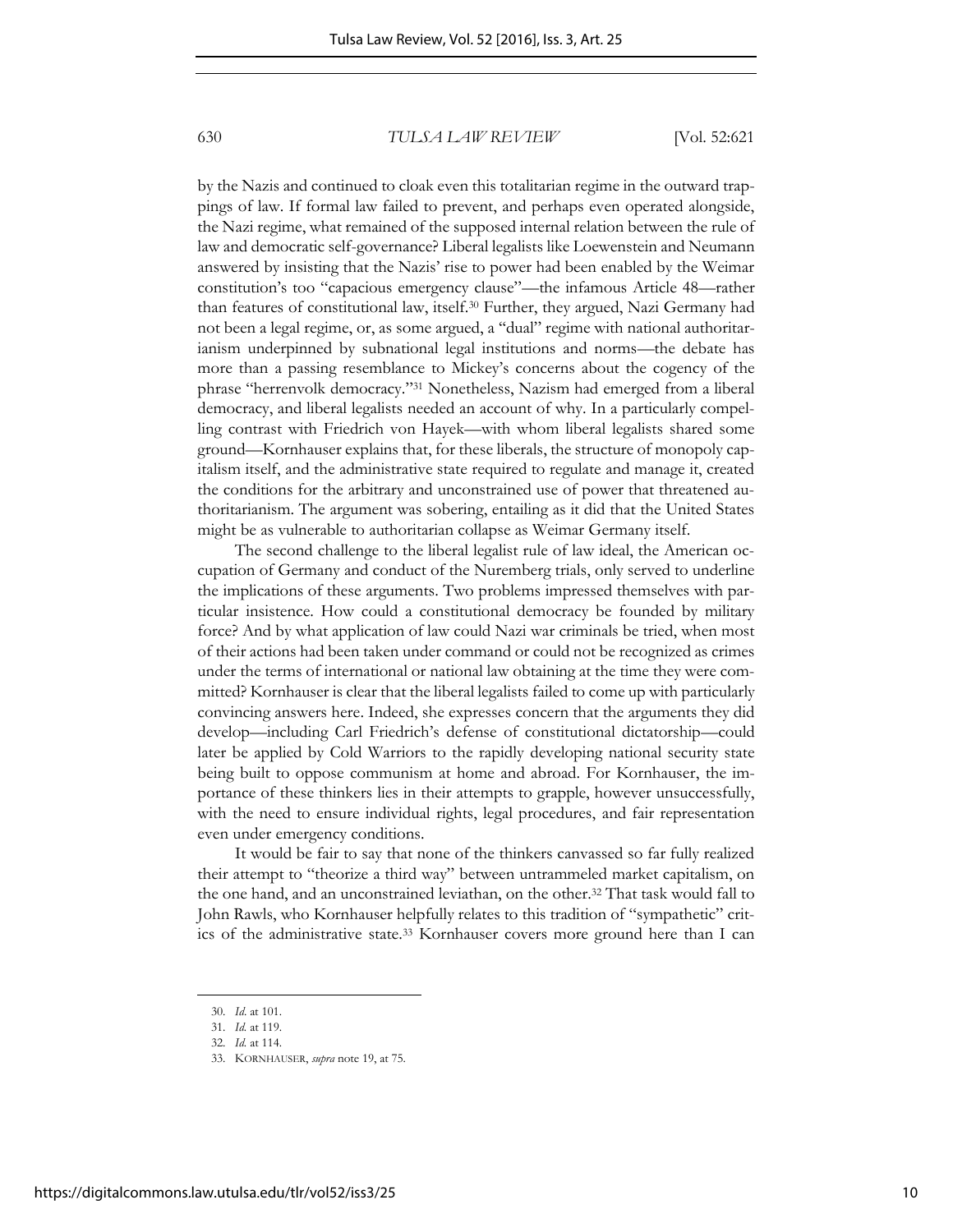briefly indicate, but of particular note is her emphasis on Rawls's critique of utilitarianism as "a rough stand-in for a critique of the administrative state," highlighting the focus on instrumental rationality, efficiency, and cost-benefit analysis that underlies both. <sup>34</sup> Kornhauser is adept at sorting out the differences among the various forms of social choice theory and utilitarianism available to Rawls as he was formulating his ideas, as well as attending to the uses Rawls made of them. The upshot is a Rawls who insisted that the maintenance of a just society—if not the generation of its animating principles—required citizens with "an affective moral disposition" capable of understanding the principles of justice and regulating their society in light of them, as well as "social institutions—families, schools, and so on" within which this moral disposition would be formed. These Rawlsian citizens could not be as 'unencumbered' as some of his critics have avowed.

How "sympathetic" were these critics, finally? Rawls, at least, rejected "welfare state capitalism"—and "laissez-faire capitalism"—as incompatible with the principles of justice.<sup>35</sup> At least some of Kornhauser's critical liberals, as we have seen, identified "monopoly capitalism" as a potential source of fascism. It could be argued that the defense of welfare state capitalism defines "statist liberalism" itself, in which case the critical liberals might appear more radical than Kornhauser takes them to be.36 Still, even were this so, Kornhauser's main contention is that other liberalisms were possible, even as the New Deal state was being constructed. Here she succeeds admirably, even if it is hard, at times, to identify just what alternative arrangement would follow. Liberalism was quite capable of producing an internal critique of the emerging liberal state without lapsing into libertarianism or nostalgia for the lost certainties of a pre-industrial age. Identifying and elaborating that alternative enriches our understanding of the liberal tradition itself, suggesting a pliability and critical purchase internal to liberalism that a one-dimensional view might miss.

"Can you draw out Leviathan with a fishhook? . . . Will he plead with you at length? Will he speak soft words to you? Will he make an agreement with you to be taken as your lifelong slave?"<sup>37</sup> Carl Schmitt thought not, famously. Emergency conditions always overwhelm normal politics; liberal, ethical, and democratic norms are unworkable at best, disingenuous and deceptive at worst. In any case, democracy is defined not by its procedures but by the identity of ruler and ruled—a definition potentially capable of rescuing "herrenvolk democracy" from the theoretical dustbin. It is at least to some degree the apparent—if perhaps spurious—coherence of this view that provokes liberal anxiety in the face of the administrative state. John Rawls's public philosophy is among the few attempts to meet this challenge from first principles, so to speak. If it does not, as Kornhauser implies, finally convince, we find ourselves relatively unarmed as we confront both a resurgent faith in technocratic expertise and administrative rule and increasingly hostile attempts to seize control of the state for reactionary purposes. No answer to this problem can be advanced here,

<sup>34.</sup> *Id*. at 181.

<sup>35.</sup> JOHN RAWLS, JUSTICE AS FAIRNESS: A RESTATEMENT 137 (Erin Kelly ed., 2001).

<sup>36.</sup> KORNHAUSER, *supra* note 19, at 49.

<sup>37.</sup> *Job* 40:25-28.